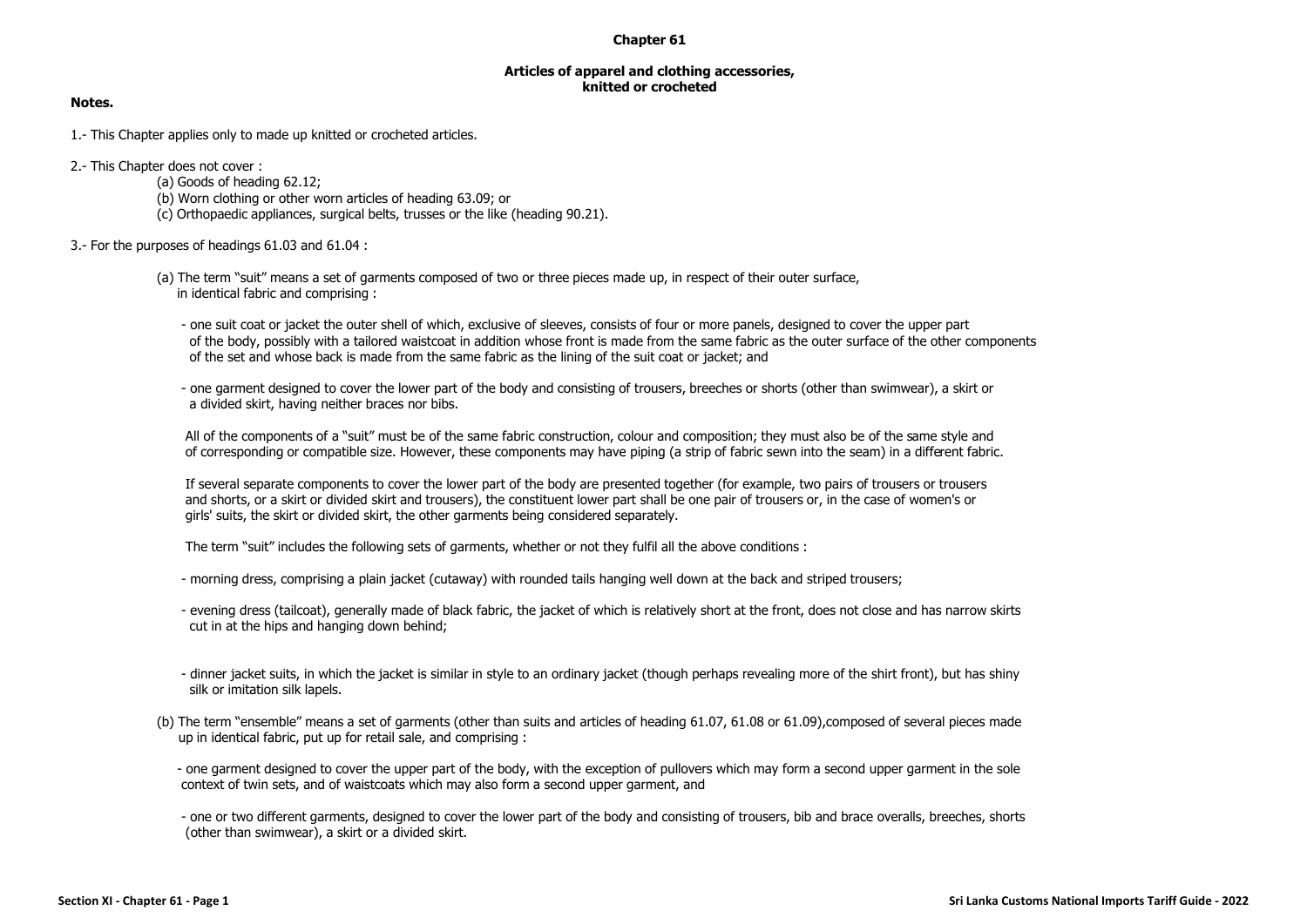All of the components of an ensemble must be of the same fabric construction, style, colour and composition; they also must be of corresponding or compatible size. The term "ensemble" does not apply to track suits or ski suits, of heading 61.12.

- 4.- Headings 61.05 and 61.06 do not cover garments with pockets below the waist, with a ribbed waistband or other means of tightening at the bottom of the garment, or garments having an average of less than 10 stitches per linear centimetre in each direction counted on an area measuring at least 10 cm x 10 cm. Heading 61.05 does not cover sleeveless garments.
- 5.- Heading 61.09 does not cover garments with a drawstring, ribbed waistband or other means of tightening at the bottom of the garment.
- 6.- For the purposes of heading 61.11 :
	- (a) The expression "babies' garments and clothing accessories" means articles for young children of a body height not exceeding 86 cm;
	- (b) Articles which are, prima facie, classifiable both in heading 61.11 and in other headings of this Chapter are to be classified in heading 61.11.
- 7.- For the purposes of heading 61.12, "ski suits" means garments or sets of garments which, by their general appearance and texture, are identifiable as intended to be worn principally for skiing (crosscountry or alpine). They consist either of :
	- (a) a "ski overall", that is, a one-piece garment designed to cover the upper and the lower parts of the body; in addition to sleeves and a collar the ski overall may have pockets or footstraps; or
	- (b) a "ski ensemble", that is, a set of garments composed of two or three pieces, put up for retail sale and comprising :

- one garment such as an anorak, wind-cheater, wind-jacket or similar article, closed by a slide fastener (zipper), possibly with a waistcoat in addition,and - one pair of trousers whether or not extending above waist-level, one pair of breeches or one bib and brace overall.

The "ski ensemble" may also consist of an overall similar to the one mentioned in paragraph (a) above and a type of padded, sleeveless jacket worn over the overall

All the components of a "ski ensemble" must be made up in a fabric of the same texture, style and composition whether or not of the same colour; they also must be of corresponding or compatible size.

8.- Garments which are, prima facie, classifiable both in heading 61.13 and in other headings of this Chapter, excluding heading 61.11, are to be classified in heading 61.13.

9.- Garments of this Chapter designed for left over right closure at the front shall be regarded as men's or boys' garments, and those designed for right over left closure at the front as women's or girls' garments. These provisions do not apply where the cut of the garment clearly indicates that it is designed for one or other of the sexes.

Garments which cannot be identified as either men's or boys' garments or as women's or girls' garments are to be classified in the headings covering women's or girls' garments.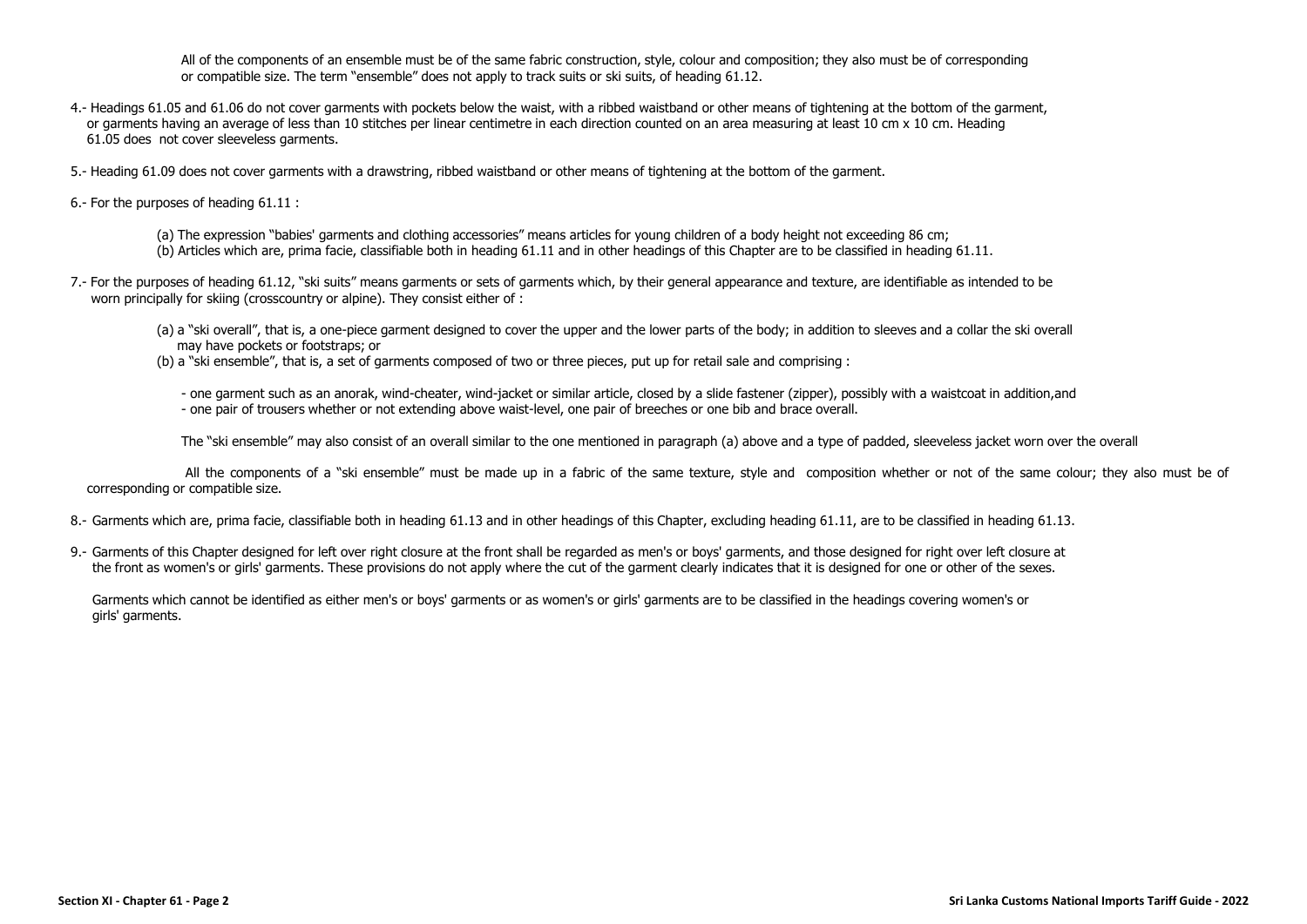| <b>HS Hdg</b> | <b>HS Code</b> | <b>Description</b>                                                                                                                                                                                                  | <b>Unit</b> | ICL/<br><b>SLSI</b> |           |           |           |           |      | <b>Preferential Duty</b> |           |           |           |           | Gen<br><b>Duty</b> | <b>VAT</b> | <b>PAL</b> | <b>Cess</b>            | <b>Excise</b><br>(S.P.D) | $\frac{s}{c}$ |
|---------------|----------------|---------------------------------------------------------------------------------------------------------------------------------------------------------------------------------------------------------------------|-------------|---------------------|-----------|-----------|-----------|-----------|------|--------------------------|-----------|-----------|-----------|-----------|--------------------|------------|------------|------------------------|--------------------------|---------------|
|               |                |                                                                                                                                                                                                                     |             |                     | <b>AP</b> | <b>AD</b> | <b>BN</b> | <b>GT</b> | IN   | <b>PK</b>                | <b>SA</b> | <b>SF</b> | <b>SD</b> | <b>SG</b> |                    |            |            |                        |                          | L.            |
| 61.01         |                | Men's or boys' overcoats, car-coats,<br>capes, cloaks, anoraks (including ski-<br>jackets), wind-cheaters, wind-<br>jackets and similar articles, knitted<br>or crocheted, other than those of<br>heading 61.03.    |             |                     |           |           |           |           |      |                          |           |           |           |           |                    |            |            |                        |                          |               |
|               | 6101.20.00     | Of cotton                                                                                                                                                                                                           | u           |                     |           |           |           |           | Free | Free                     |           | 5%        | 4.5%      |           | Free               | 8%         | Ex         | $Rs.200/=$<br>per unit |                          |               |
|               | 6101.30.00     | Of man-made fibres                                                                                                                                                                                                  | u           |                     |           |           |           |           | Free | Free                     |           | 5%        | 4.5%      |           | Free               | 8%         | Ex         | $Rs.200/=$<br>per unit |                          |               |
|               | 6101.90.00     | Of other textile materials                                                                                                                                                                                          | u           |                     |           |           |           |           | Free | Free                     |           | 5%        | 4.5%      |           | Free               | 8%         | Ex         | $Rs.200/=$<br>per unit |                          |               |
| 61.02         |                | Women's or girls' overcoats, car-<br>coats, capes, cloaks, anoraks<br>(including ski-jackets), wind-<br>cheaters, wind-jackets and similar<br>articles, knitted or crocheted, other<br>than those of heading 61.04. |             |                     |           |           |           |           |      |                          |           |           |           |           |                    |            |            |                        |                          |               |
|               |                |                                                                                                                                                                                                                     |             |                     |           |           |           |           |      |                          |           |           |           |           |                    |            |            |                        |                          |               |
|               | 6102.10.00     | Of wool or fine animal hair                                                                                                                                                                                         | u           |                     |           |           |           |           | Free | Free                     |           | 5%        | 4.5%      |           | Free               | 8%         | Ex         | $Rs.300/=$<br>per unit |                          |               |
|               | 6102.20.00     | Of cotton                                                                                                                                                                                                           | u           |                     |           |           |           |           | Free | Free                     |           | 5%        | 4.5%      |           | Free               | 8%         | Ex         | $Rs.300/=$<br>per unit |                          |               |
|               | 6102.30.00     | Of man-made fibres                                                                                                                                                                                                  | u           |                     |           |           |           |           | Free | Free                     |           | 5%        | 4.5%      |           | Free               | 8%         | Ex         | $Rs.300/=$<br>per unit |                          |               |
|               | 6102.90.00     | Of other textile materials                                                                                                                                                                                          | u           |                     |           |           |           |           | Free | Free                     |           | 5%        | 4.5%      |           | Free               | 8%         | Ex         | $Rs.300/=$<br>per unit |                          |               |
| 61.03         |                | Men's or boys' suits, ensembles,<br>jackets, blazers, trousers, bib and<br>brace overalls, breeches and shorts<br>(other than swimwear), knitted or<br>crocheted.                                                   |             |                     |           |           |           |           |      |                          |           |           |           |           |                    |            |            |                        |                          |               |
|               | 6103.10.00     | <b>Suits</b>                                                                                                                                                                                                        | u           |                     |           |           |           |           | Free | Free                     |           | 5%        | 4.5%      |           | Free               | 8%         | Ex         | $Rs.300/=$<br>per unit |                          |               |
|               |                | Ensembles :                                                                                                                                                                                                         |             |                     |           |           |           |           |      |                          |           |           |           |           |                    |            |            |                        |                          |               |
|               | 6103.22.00     | Of cotton                                                                                                                                                                                                           | u           |                     |           |           |           |           | Free | Free                     |           | 5%        | 4.5%      |           | Free               | $8\%$      | Ex         | $Rs.300/=$<br>per unit |                          |               |
|               | 6103.23.00     | Of synthetic fibres                                                                                                                                                                                                 | u           |                     |           |           |           |           | Free | Free                     |           | 5%        | 4.5%      |           | Free               | 8%         | Ex         | $Rs.300/=$<br>per unit |                          |               |
|               | 6103.29.00     | Of other textile materials                                                                                                                                                                                          | u           |                     |           |           |           |           | Free | Free                     |           | 5%        | 4.5%      |           | Free               | 8%         | Ex         | $Rs.300/=$<br>per unit |                          |               |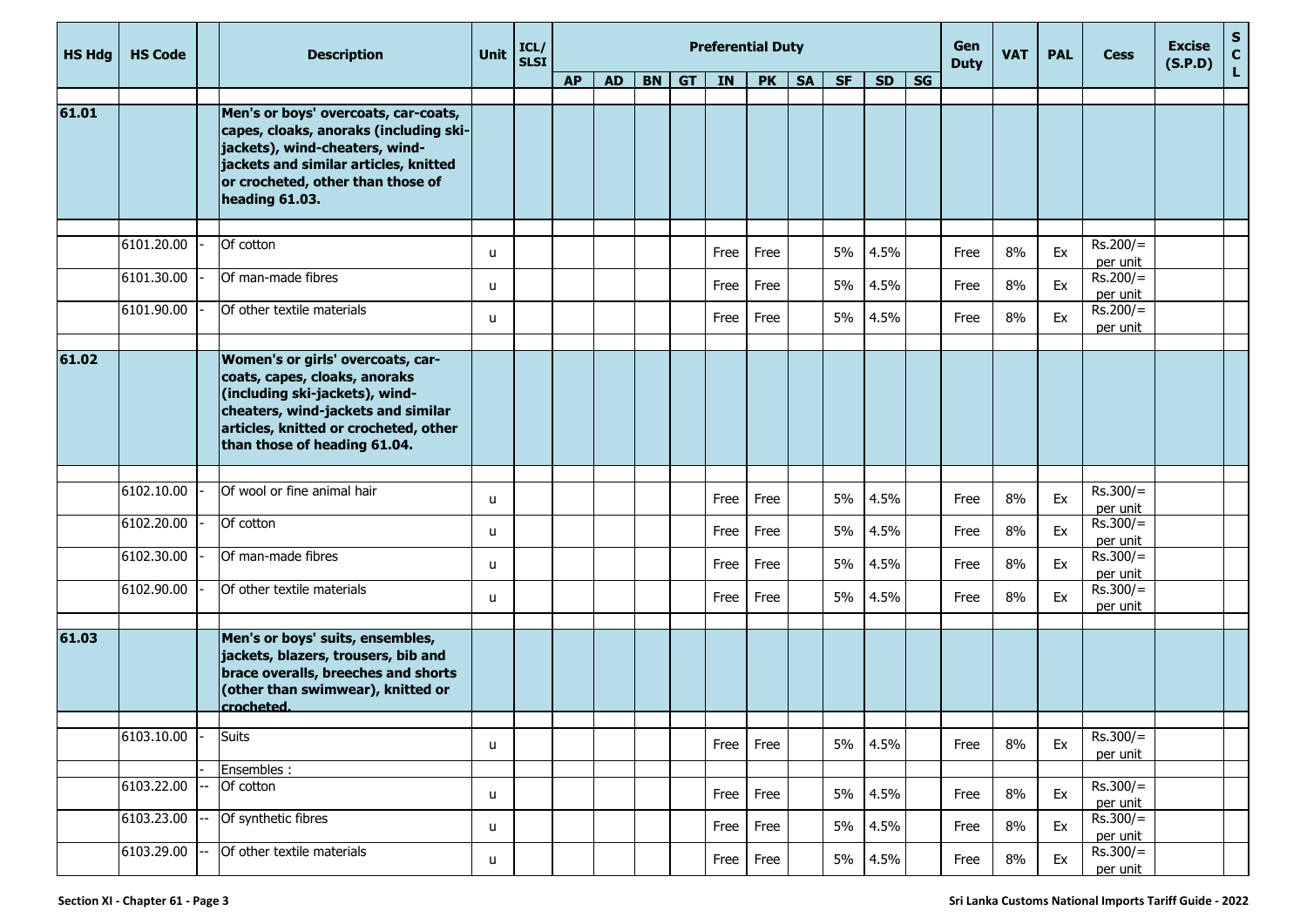| <b>HS Hdg</b> | <b>HS Code</b> |       | <b>Description</b>                                                                                                                                                                                       | <b>Unit</b> | ICL/<br><b>SLSI</b> |           |           |           |           |      | <b>Preferential Duty</b> |           |           | Gen<br><b>Duty</b> | <b>VAT</b> | <b>PAL</b> | <b>Cess</b> | <b>Excise</b><br>(S.P.D) | s<br>C<br>L            |  |  |
|---------------|----------------|-------|----------------------------------------------------------------------------------------------------------------------------------------------------------------------------------------------------------|-------------|---------------------|-----------|-----------|-----------|-----------|------|--------------------------|-----------|-----------|--------------------|------------|------------|-------------|--------------------------|------------------------|--|--|
|               |                |       |                                                                                                                                                                                                          |             |                     | <b>AP</b> | <b>AD</b> | <b>BN</b> | <b>GT</b> | IN   | <b>PK</b>                | <b>SA</b> | <b>SF</b> | <b>SD</b>          | <b>SG</b>  |            |             |                          |                        |  |  |
|               |                |       |                                                                                                                                                                                                          |             |                     |           |           |           |           |      |                          |           |           |                    |            |            |             |                          |                        |  |  |
|               | 6103.31.00     |       | Jackets and blazers :<br>Of wool or fine animal hair                                                                                                                                                     |             |                     |           |           |           |           |      |                          |           |           |                    |            |            |             |                          | $Rs.300/=$             |  |  |
|               |                |       |                                                                                                                                                                                                          | u           |                     |           |           |           |           | Free | Free                     |           | 5%        | 4.5%               |            | Free       | 8%          | Ex                       | per unit               |  |  |
|               | 6103.32.00     |       | Of cotton                                                                                                                                                                                                |             |                     |           |           |           |           |      |                          |           |           |                    |            |            |             |                          | $Rs.300/=$             |  |  |
|               |                |       |                                                                                                                                                                                                          | u           |                     |           |           |           |           | Free | Free                     |           | 5%        | 4.5%               |            | Free       | 8%          | Ex                       | per unit               |  |  |
|               | 6103.33.00     |       | Of synthetic fibres                                                                                                                                                                                      | u           |                     |           |           |           |           | Free | Free                     |           | 5%        | 4.5%               |            | Free       | 8%          | Ex                       | $Rs.300/=$<br>per unit |  |  |
|               | 6103.39.00     |       | Of other textile materials                                                                                                                                                                               | u           |                     |           |           |           |           | Free | Free                     |           | 5%        | 4.5%               |            | Free       | 8%          | Ex                       | $Rs.300/=$<br>per unit |  |  |
|               |                |       | Trousers, bib and brace overalls, breeches<br>and shorts:                                                                                                                                                |             |                     |           |           |           |           |      |                          |           |           |                    |            |            |             |                          |                        |  |  |
|               | 6103.41.00     |       | Of wool or fine animal hair                                                                                                                                                                              | u           |                     |           |           |           |           | Free | Free                     |           | 5%        | 4.5%               |            | Free       | 8%          | Ex                       | $Rs.300/=$<br>per unit |  |  |
|               | 6103.42.00     |       | Of cotton                                                                                                                                                                                                | u           |                     |           | Free      |           |           | Free | Free                     |           | 5%        | 4.5%               |            | Free       | 8%          | Ex                       | $Rs.300/=$<br>per unit |  |  |
|               | 6103.43.00     |       | Of synthetic fibres                                                                                                                                                                                      | u           |                     |           | Free      |           |           | Free | Free                     |           | 5%        | 4.5%               |            | Free       | 8%          | Ex                       | $Rs.300/=$<br>per unit |  |  |
|               | 6103.49.00     |       | Of other textile materials                                                                                                                                                                               | u           |                     |           | Free      |           |           | Free | Free                     |           | 5%        | 4.5%               |            | Free       | 8%          | Ex                       | $Rs.300/=$<br>per unit |  |  |
|               |                |       |                                                                                                                                                                                                          |             |                     |           |           |           |           |      |                          |           |           |                    |            |            |             |                          |                        |  |  |
| 61.04         |                |       | Women's or girls' suits, ensembles,<br>jackets, blazers, dresses, skirts,<br>divided skirts, trousers, bib and<br>brace overalls, breeches and shorts<br>(other than swimwear), knitted or<br>crocheted. |             |                     |           |           |           |           |      |                          |           |           |                    |            |            |             |                          |                        |  |  |
|               |                |       |                                                                                                                                                                                                          |             |                     |           |           |           |           |      |                          |           |           |                    |            |            |             |                          |                        |  |  |
|               |                |       | Suits:                                                                                                                                                                                                   |             |                     |           |           |           |           |      |                          |           |           |                    |            |            |             |                          |                        |  |  |
|               | 6104.13.00     |       | Of synthetic fibres                                                                                                                                                                                      | u           |                     |           |           |           |           | Free | Free                     |           | 5%        | 4.5%               |            | Free       | 8%          | Ex                       | $Rs.300/=$<br>per unit |  |  |
|               | 6104.19.00     |       | Of other textile materials                                                                                                                                                                               | u           |                     |           |           |           |           | Free | Free                     |           | 5%        | 4.5%               |            | Free       | 8%          | Ex                       | $Rs.300/=$<br>per unit |  |  |
|               |                |       | Ensembles :                                                                                                                                                                                              |             |                     |           |           |           |           |      |                          |           |           |                    |            |            |             |                          |                        |  |  |
|               | 6104.22.00     |       | Of cotton                                                                                                                                                                                                | u           |                     |           |           |           |           | Free | Free                     |           | 5%        | 4.5%               |            | Free       | 8%          | Ex                       | $Rs.300/=$<br>per unit |  |  |
|               | 6104.23.00     | $---$ | Of synthetic fibres                                                                                                                                                                                      | u           |                     |           |           |           |           | Free | Free                     |           | 5%        | 4.5%               |            | Free       | 8%          | Ex                       | $Rs.300/=$<br>per unit |  |  |
|               | 6104.29.00     | $-$   | Of other textile materials                                                                                                                                                                               | u           |                     |           |           |           |           | Free | Free                     |           | 5%        | 4.5%               |            | Free       | 8%          | Ex                       | $Rs.300/=$<br>per unit |  |  |
|               |                |       | Jackets and blazers :                                                                                                                                                                                    |             |                     |           |           |           |           |      |                          |           |           |                    |            |            |             |                          |                        |  |  |
|               | 6104.31.00     |       | Of wool or fine animal hair                                                                                                                                                                              | u           |                     |           |           |           |           | Free | Free                     |           | 5%        | 4.5%               |            | Free       | 8%          | Ex                       | $Rs.300/=$<br>per unit |  |  |
|               | 6104.32.00     |       | Of cotton                                                                                                                                                                                                | u           |                     |           |           |           |           | Free | Free                     |           | 5%        | 4.5%               |            | Free       | 8%          | Ex                       | $Rs.300/=$<br>per unit |  |  |
|               | 6104.33.00     |       | Of synthetic fibres                                                                                                                                                                                      | u           |                     |           |           |           |           | Free | Free                     |           | 5%        | 4.5%               |            | Free       | 8%          | Ex                       | $Rs.300/=$<br>per unit |  |  |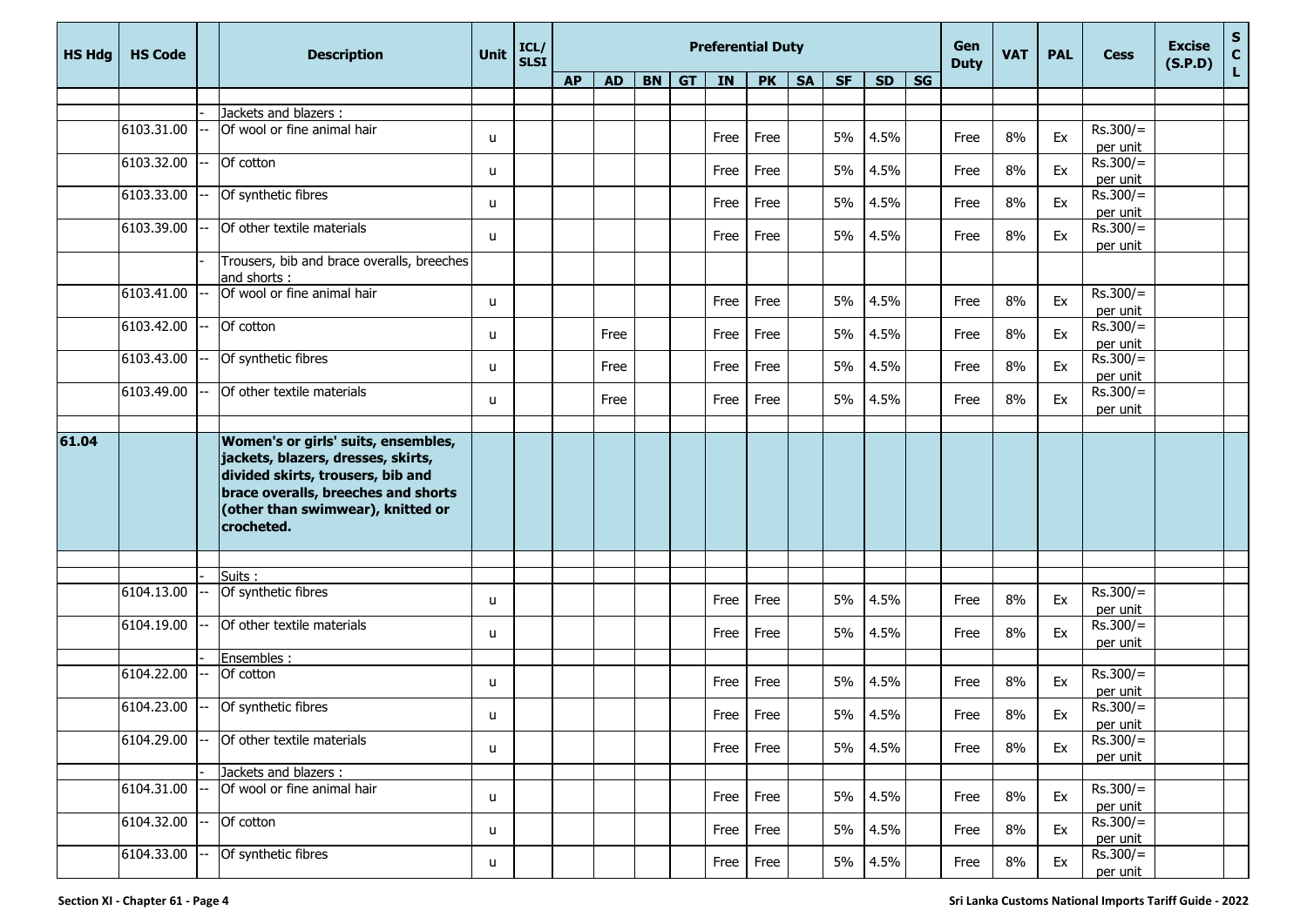| <b>HS Hdg</b> | <b>HS Code</b> |               | <b>Description</b>                                        | <b>Unit</b>  | ICL/<br><b>SLSI</b> |           |           |           |           |      | <b>Preferential Duty</b> |           |           |           |           | Gen<br><b>Duty</b> | <b>VAT</b> | <b>PAL</b> | <b>Cess</b>            | <b>Excise</b><br>(S.P.D) | S<br>C<br>L |
|---------------|----------------|---------------|-----------------------------------------------------------|--------------|---------------------|-----------|-----------|-----------|-----------|------|--------------------------|-----------|-----------|-----------|-----------|--------------------|------------|------------|------------------------|--------------------------|-------------|
|               |                |               |                                                           |              |                     | <b>AP</b> | <b>AD</b> | <b>BN</b> | <b>GT</b> | IN   | <b>PK</b>                | <b>SA</b> | <b>SF</b> | <b>SD</b> | <b>SG</b> |                    |            |            |                        |                          |             |
|               |                |               |                                                           |              |                     |           |           |           |           |      |                          |           |           |           |           |                    |            |            |                        |                          |             |
|               | 6104.39.00     |               | Of other textile materials                                | u            |                     |           |           |           |           | Free | Free                     |           | 5%        | 4.5%      |           | Free               | 8%         | Ex         | $Rs.300/=$<br>per unit |                          |             |
|               |                |               | Dresses:                                                  |              |                     |           |           |           |           |      |                          |           |           |           |           |                    |            |            |                        |                          |             |
|               | 6104.41.00     |               | Of wool or fine animal hair                               | u            |                     |           |           |           |           | Free | Free                     |           | 5%        | 4.5%      |           | Free               | 8%         | Ex         | $Rs.300/=$<br>per unit |                          |             |
|               | 6104.42.00     |               | Of cotton                                                 | u            |                     |           |           |           |           | Free | Free                     |           | 5%        | 4.5%      |           | Free               | $8\%$      | Ex         | $Rs.300/=$<br>per unit |                          |             |
|               | 6104.43.00     |               | Of synthetic fibres                                       | u            |                     |           |           |           |           | Free | Free                     |           | 5%        | 4.5%      |           | Free               | 8%         | Ex         | $Rs.300/=$<br>per unit |                          |             |
|               | 6104.44.00     |               | Of artificial fibres                                      | u            |                     |           |           |           |           | Free | Free                     |           | 5%        | 4.5%      |           | Free               | 8%         | Ex         | $Rs.300/=$<br>per unit |                          |             |
|               | 6104.49.00     |               | Of other textile materials                                | u            |                     |           |           |           |           | Free | Free                     |           | 5%        | 4.5%      |           | Free               | 8%         | Ex         | $Rs.300/=$<br>per unit |                          |             |
|               |                |               | Skirts and divided skirts :                               |              |                     |           |           |           |           |      |                          |           |           |           |           |                    |            |            |                        |                          |             |
|               | 6104.51.00     |               | Of wool or fine animal hair                               | u            |                     |           |           |           |           | Free | Free                     |           | 5%        | 4.5%      |           | Free               | 8%         | Ex         | $Rs.300/=$<br>per unit |                          |             |
|               | 6104.52.00     |               | Of cotton                                                 | u            |                     |           |           |           |           | Free | Free                     |           | 5%        | 4.5%      |           | Free               | 8%         | Ex         | $Rs.300/=$<br>per unit |                          |             |
|               | 6104.53.00     |               | Of synthetic fibres                                       | u            |                     |           |           |           |           | Free | Free                     |           | 5%        | 4.5%      |           | Free               | 8%         | Ex         | $Rs.300/=$<br>per unit |                          |             |
|               | 6104.59.00     |               | Of other textile materials                                | $\mathsf{u}$ |                     |           |           |           |           | Free | Free                     |           | 5%        | 4.5%      |           | Free               | 8%         | Ex         | $Rs.300/=$<br>per unit |                          |             |
|               |                |               | Trousers, bib and brace overalls, breeches<br>and shorts: |              |                     |           |           |           |           |      |                          |           |           |           |           |                    |            |            |                        |                          |             |
|               | 6104.61.00     |               | Of wool or fine animal hair                               | u            |                     |           |           |           |           | Free | Free                     |           | 5%        | 4.5%      |           | Free               | $8\%$      | Ex         | $Rs.300/=$<br>per unit |                          |             |
|               | 6104.62.00     | $\sim$ $\sim$ | Of cotton                                                 | u            |                     |           |           |           |           | Free | Free                     |           | 5%        | 4.5%      |           | Free               | 8%         | Ex         | $Rs.300/=$<br>per unit |                          |             |
|               | 6104.63.00     | $  \,$        | Of synthetic fibres                                       | u            |                     |           |           |           |           | Free | Free                     |           | 5%        | 4.5%      |           | Free               | 8%         | Ex         | $Rs.300/=$<br>per unit |                          |             |
|               | 6104.69.00     |               | Of other textile materials                                | $\mathsf{u}$ |                     |           |           |           |           | Free | Free                     |           | 5%        | 4.5%      |           | Free               | 8%         | Ex         | $Rs.300/=$<br>per unit |                          |             |
|               |                |               |                                                           |              |                     |           |           |           |           |      |                          |           |           |           |           |                    |            |            |                        |                          |             |
| 61.05         |                |               | Men's or boys' shirts, knitted or<br>crocheted.           |              |                     |           |           |           |           |      |                          |           |           |           |           |                    |            |            |                        |                          |             |
|               |                |               |                                                           |              |                     |           |           |           |           |      |                          |           |           |           |           |                    |            |            |                        |                          |             |
|               | 6105.10.00     |               | Of cotton                                                 | u            |                     |           | Free      |           |           | Free | Free                     |           | 5%        | 4.5%      |           | Free               | 8%         | Ex         | $Rs.300/=$<br>per unit |                          |             |
|               | 6105.20.00     |               | Of man-made fibres                                        | u            |                     |           | Free      |           |           | Free | Free                     |           | 5%        | 4.5%      |           | Free               | $8\%$      | Ex         | $Rs.300/=$<br>per unit |                          |             |
|               | 6105.90.00     |               | Of other textile materials                                | u            |                     |           | Free      |           |           | Free | Free                     |           | 5%        | 4.5%      |           | Free               | 8%         | Ex         | $Rs.300/=$<br>per unit |                          |             |
|               |                |               |                                                           |              |                     |           |           |           |           |      |                          |           |           |           |           |                    |            |            |                        |                          |             |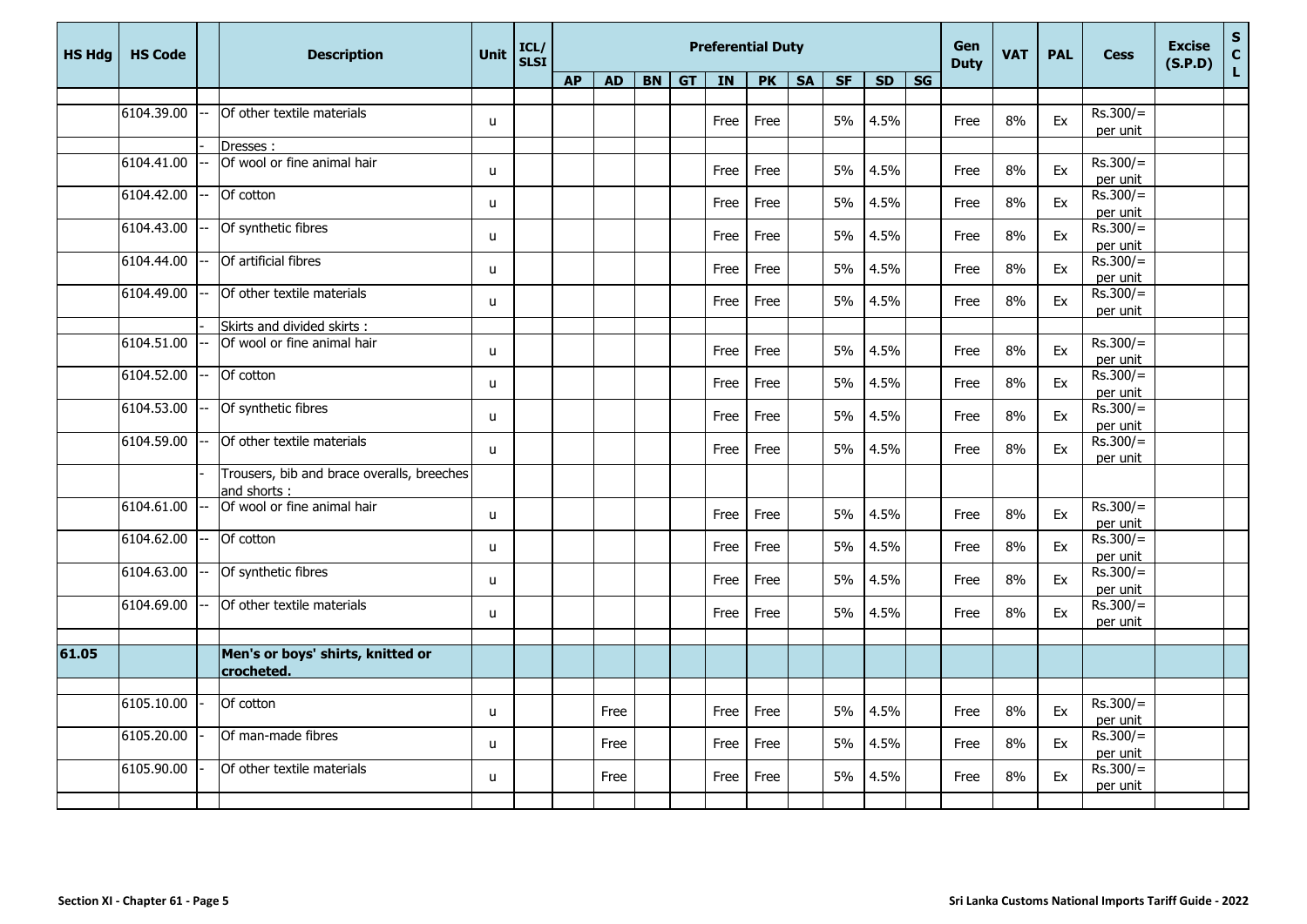| <b>HS Hdg</b> | <b>HS Code</b> | <b>Description</b>                                                                                                                      | Unit     | ICL/<br><b>SLSI</b> |           |           |           |           |      | <b>Preferential Duty</b> |           |           |           |           | Gen<br><b>Duty</b> | <b>VAT</b> | <b>PAL</b> | <b>Cess</b>            | <b>Excise</b><br>(S.P.D) | $S$<br>$C$   |
|---------------|----------------|-----------------------------------------------------------------------------------------------------------------------------------------|----------|---------------------|-----------|-----------|-----------|-----------|------|--------------------------|-----------|-----------|-----------|-----------|--------------------|------------|------------|------------------------|--------------------------|--------------|
|               |                |                                                                                                                                         |          |                     | <b>AP</b> | <b>AD</b> | <b>BN</b> | <b>GT</b> | IN   | <b>PK</b>                | <b>SA</b> | <b>SF</b> | <b>SD</b> | <b>SG</b> |                    |            |            |                        |                          | $\mathbf{L}$ |
|               |                |                                                                                                                                         |          |                     |           |           |           |           |      |                          |           |           |           |           |                    |            |            |                        |                          |              |
| 61.06         |                | Women's or girls' blouses, shirts and<br>shirt-blouses, knitted or crocheted.                                                           |          |                     |           |           |           |           |      |                          |           |           |           |           |                    |            |            |                        |                          |              |
|               |                |                                                                                                                                         |          |                     |           |           |           |           |      |                          |           |           |           |           |                    |            |            |                        |                          |              |
|               | 6106.10.00     | Of cotton                                                                                                                               | u        |                     |           | Free      |           |           | Free | Free                     |           | 5%        | 4.5%      |           | Free               | 8%         | Ex         | $Rs.300/=$<br>per unit |                          |              |
|               | 6106.20.00     | Of man-made fibres                                                                                                                      | u        |                     |           | Free      |           |           | Free | Free                     |           | 5%        | 4.5%      |           | Free               | 8%         | Ex         | $Rs.300/=$<br>per unit |                          |              |
|               | 6106.90.00     | Of other textile materials                                                                                                              | u        |                     |           | Free      |           |           | Free | Free                     |           | 5%        | 4.5%      |           | Free               | 8%         | Ex         | $Rs.300/=$<br>per unit |                          |              |
|               |                |                                                                                                                                         |          |                     |           |           |           |           |      |                          |           |           |           |           |                    |            |            |                        |                          |              |
| 61.07         |                | Men's or boy's underpants, briefs,<br>nightshirts, pyjamas, bathrobes,<br>dressing gowns and similar articles,<br>knitted or crocheted. |          |                     |           |           |           |           |      |                          |           |           |           |           |                    |            |            |                        |                          |              |
|               |                |                                                                                                                                         |          |                     |           |           |           |           |      |                          |           |           |           |           |                    |            |            |                        |                          |              |
|               |                | Underpants and briefs :                                                                                                                 |          |                     |           |           |           |           |      |                          |           |           |           |           |                    |            |            |                        |                          |              |
|               | 6107.11.00     | Of cotton                                                                                                                               | <b>u</b> |                     |           | Free      |           |           | Free | Free                     |           | 5%        | 4.5%      |           | Free               | 8%         | Ex         | $Rs.225/=$<br>per unit |                          |              |
|               | 6107.12.00     | Of man-made fibres                                                                                                                      | u        |                     |           |           |           |           | Free | Free                     |           | 5%        | 4.5%      |           | Free               | 8%         | Ex         | $Rs.225/=$<br>per unit |                          |              |
|               | 6107.19.00     | Of other textile materials                                                                                                              | <b>u</b> |                     |           |           |           |           | Free | Free                     |           | 5%        | 4.5%      |           | Free               | 8%         | Ex         | $Rs.225/=$<br>per unit |                          |              |
|               |                | Nightshirts and pyjamas:                                                                                                                |          |                     |           |           |           |           |      |                          |           |           |           |           |                    |            |            |                        |                          |              |
|               | 6107.21.00     | Of cotton                                                                                                                               | u        |                     |           | Free      |           |           | Free | Free                     |           | 5%        | 4.5%      |           | Free               | 8%         | Ex         | $Rs.225/=$<br>per unit |                          |              |
|               | 6107.22.00     | Of man-made fibres                                                                                                                      | <b>u</b> |                     |           | Free      |           |           | Free | Free                     |           | 5%        | 4.5%      |           | Free               | 8%         | Ex         | $Rs.225/=$<br>per unit |                          |              |
|               | 6107.29.00     | Of other textile materials                                                                                                              | u        |                     |           | Free      |           |           | Free | Free                     |           | 5%        | 4.5%      |           | Free               | 8%         | Ex         | $Rs.225/=$<br>per unit |                          |              |
|               |                | Other:                                                                                                                                  |          |                     |           |           |           |           |      |                          |           |           |           |           |                    |            |            |                        |                          |              |
|               | 6107.91.00     | Of cotton                                                                                                                               | u        |                     |           |           |           |           | Free | Free                     |           | 5%        | 4.5%      |           | Free               | 8%         | Ex         | $Rs.225/=$<br>per unit |                          |              |
|               | 6107.99.00     | Of other textile materials                                                                                                              | u        |                     |           |           |           |           | Free | Free                     |           | 5%        | 4.5%      |           | Free               | 8%         | Ex         | $Rs.225/=$<br>per unit |                          |              |
|               |                |                                                                                                                                         |          |                     |           |           |           |           |      |                          |           |           |           |           |                    |            |            |                        |                          |              |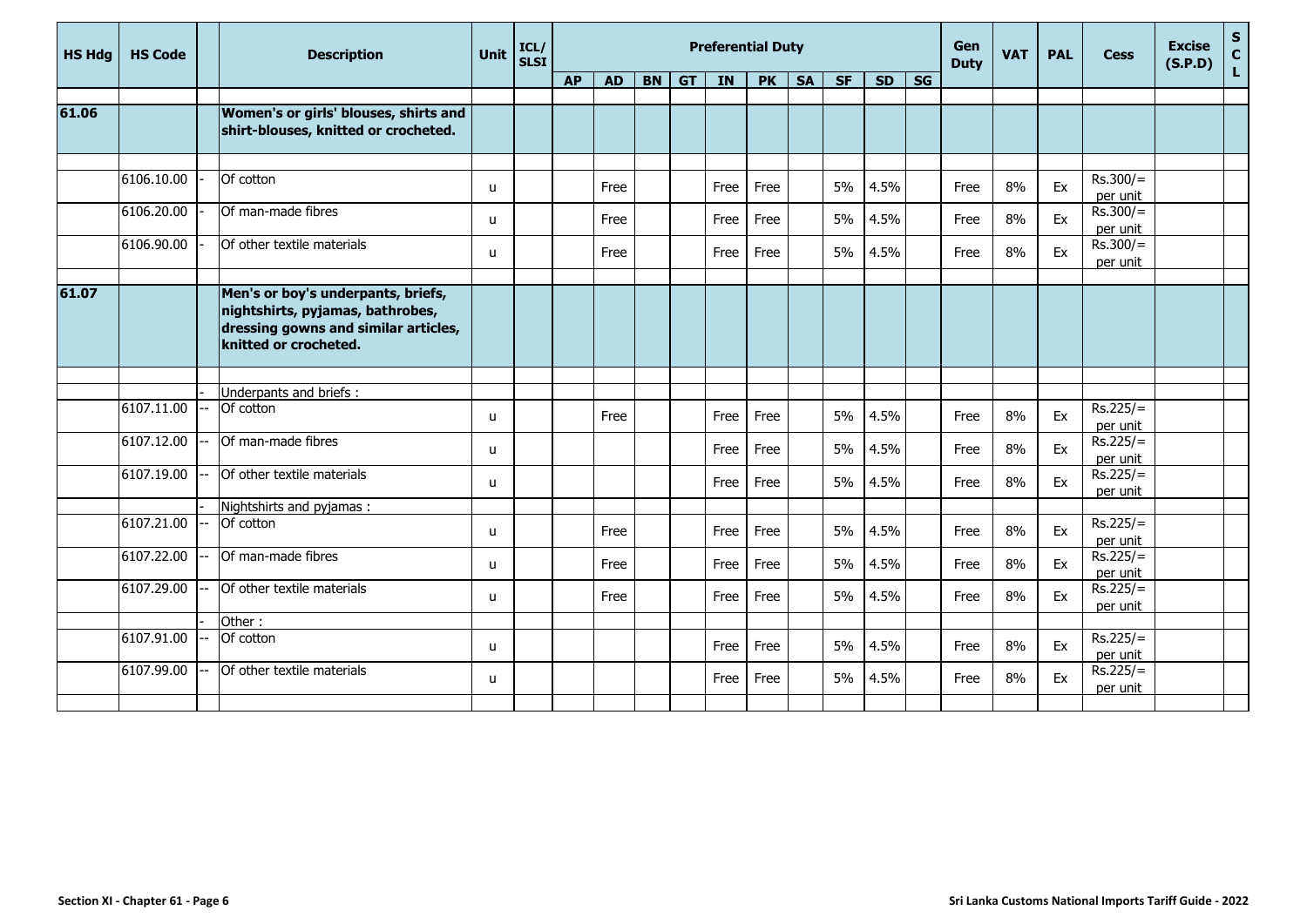| <b>HS Hdg</b> | <b>HS Code</b><br><b>Description</b> |  |                                                                                                                                                                           | Unit | ICL/<br><b>SLSI</b> |           |           |           |           | <b>Preferential Duty</b> |           |           |           |           |                        | Gen<br><b>Duty</b> | <b>VAT</b> | <b>PAL</b> | <b>Cess</b>                        | <b>Excise</b><br>(S.P.D) | $\mathsf{s}$<br>$\mathbf{C}$ |
|---------------|--------------------------------------|--|---------------------------------------------------------------------------------------------------------------------------------------------------------------------------|------|---------------------|-----------|-----------|-----------|-----------|--------------------------|-----------|-----------|-----------|-----------|------------------------|--------------------|------------|------------|------------------------------------|--------------------------|------------------------------|
|               |                                      |  |                                                                                                                                                                           |      |                     | <b>AP</b> | <b>AD</b> | <b>BN</b> | <b>GT</b> | IN                       | <b>PK</b> | <b>SA</b> | <b>SF</b> | <b>SD</b> | $\overline{\text{SG}}$ |                    |            |            |                                    |                          | $\mathsf{L}$                 |
| 61.08         |                                      |  | Women's or girls' slips, petticoats,<br>briefs, panties, nightdresses,<br>pyjamas, negligees, bathrobes,<br>dressing gowns and similar articles,<br>knitted or crocheted. |      |                     |           |           |           |           |                          |           |           |           |           |                        |                    |            |            |                                    |                          |                              |
|               |                                      |  | Slips and petticoats:                                                                                                                                                     |      |                     |           |           |           |           |                          |           |           |           |           |                        |                    |            |            |                                    |                          |                              |
|               | 6108.11.00                           |  | Of man-made fibres                                                                                                                                                        | u    |                     |           |           |           |           | Free                     | Free      |           | 5%        | 4.5%      |                        | Free               | 8%         | Ex         | $Rs.225/=$<br>per unit             |                          |                              |
|               | 6108.19.00                           |  | Of other textile materials                                                                                                                                                | u    |                     |           |           |           |           | Free                     | Free      |           | 5%        | 4.5%      |                        | Free               | 8%         | Ex         | $Rs.225/=$<br>per unit             |                          |                              |
|               | 6108.21.00                           |  | Briefs and panties :<br>Of cotton                                                                                                                                         | u    |                     |           |           |           |           | Free                     | Free      |           | 5%        | 4.5%      |                        | Free               | 8%         | Ex         | $Rs.225/=$<br>per unit             |                          |                              |
|               | 6108.22.00                           |  | Of man-made fibres                                                                                                                                                        | u    |                     |           |           |           |           | Free                     | Free      |           | 5%        | 4.5%      |                        | Free               | 8%         | Ex         | $Rs.225/=$<br>per unit             |                          |                              |
|               | 6108.29.00                           |  | Of other textile materials                                                                                                                                                | u    |                     |           |           |           |           | Free                     | Free      |           | 5%        | 4.5%      |                        | Free               | 8%         | Ex         | $Rs.225/=$<br>per unit             |                          |                              |
|               |                                      |  | Nightdresses and pyjamas :                                                                                                                                                |      |                     |           |           |           |           |                          |           |           |           |           |                        |                    |            |            |                                    |                          |                              |
|               | 6108.31.00                           |  | Of cotton                                                                                                                                                                 | u    |                     |           | Free      |           |           | Free                     | Free      |           | 5%        | 4.5%      |                        | Free               | 8%         | Ex         | $Rs.225/=$<br>per unit             |                          |                              |
|               | 6108.32.00                           |  | Of man-made fibres                                                                                                                                                        | u    |                     |           | Free      |           |           | Free                     | Free      |           | 5%        | 4.5%      |                        | Free               | 8%         | Ex         | $Rs.225/=$<br>per unit             |                          |                              |
|               | 6108.39.00                           |  | Of other textile materials                                                                                                                                                | u    |                     |           | Free      |           |           | Free                     | Free      |           | 5%        | 4.5%      |                        | Free               | 8%         | Ex         | $Rs.225/=$<br>per unit             |                          |                              |
|               |                                      |  | Other:                                                                                                                                                                    |      |                     |           |           |           |           |                          |           |           |           |           |                        |                    |            |            |                                    |                          |                              |
|               | 6108.91.00                           |  | Of cotton                                                                                                                                                                 | u    |                     |           |           |           |           | Free                     | Free      |           | 5%        | 4.5%      |                        | Free               | 8%         | Ex         | $Rs.225/=$<br>per unit             |                          |                              |
|               | 6108.92.00                           |  | Of man-made fibres                                                                                                                                                        | u    |                     |           |           |           |           | Free                     | Free      |           | 5%        | 4.5%      |                        | Free               | 8%         | Ex         | $Rs.225/=$<br>per unit             |                          |                              |
|               | 6108.99.00                           |  | Of other textile materials                                                                                                                                                | u.   |                     |           |           |           |           | Free                     | Free      |           | 5%        | 4.5%      |                        | Free               | 8%         | Ex         | $Rs.225/=$<br>per unit             |                          |                              |
| 61.09         |                                      |  | T-shirts, singlets and other vests,<br>knitted or crocheted.                                                                                                              |      |                     |           |           |           |           |                          |           |           |           |           |                        |                    |            |            |                                    |                          |                              |
|               | 6109.10.00                           |  | Of cotton                                                                                                                                                                 | u    |                     | Free      | Free      |           |           | Free                     | Free      |           | 5%        | 4.5%      |                        | Free               | 8%         | Ex         | $Rs.300/=$                         |                          |                              |
|               | 6109.90.00                           |  | Of other textile materials                                                                                                                                                | u    |                     | Free      |           |           |           | Free                     | Free      |           | 5%        | 4.5%      |                        | Free               | 8%         | Ex         | per unit<br>$Rs.300/=$<br>per unit |                          |                              |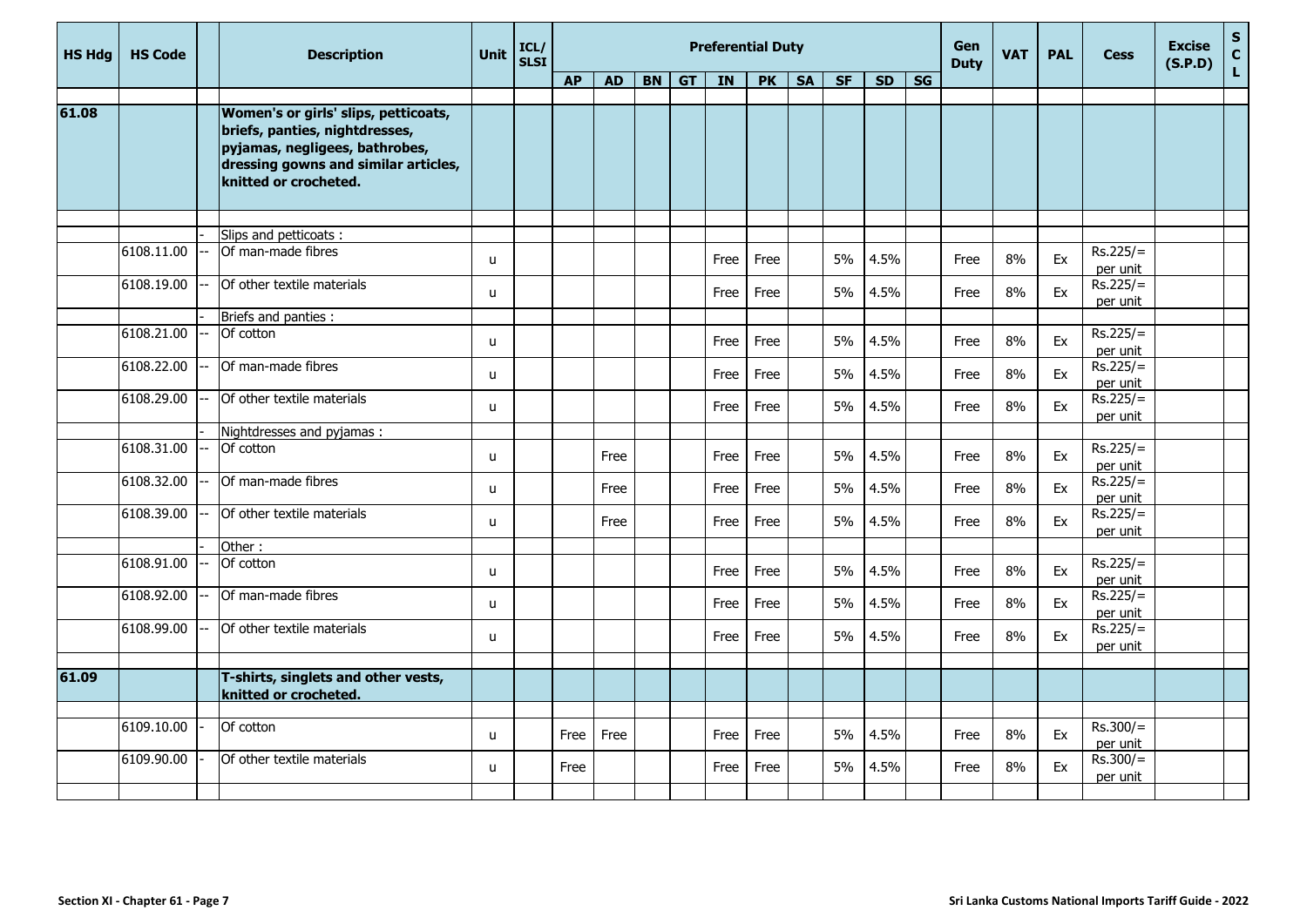| <b>HS Hdg</b> | <b>HS Code</b>      | <b>Description</b>                                                                                 | Unit | ICL/<br>SLSI |           |           |           |           |           | <b>Preferential Duty</b> |           |           |           |    | Gen<br><b>Duty</b> | <b>VAT</b> | <b>PAL</b> | <b>Cess</b>            | <b>Excise</b><br>(S.P.D) | ${\bf S}$<br>$\mathbf C$ |
|---------------|---------------------|----------------------------------------------------------------------------------------------------|------|--------------|-----------|-----------|-----------|-----------|-----------|--------------------------|-----------|-----------|-----------|----|--------------------|------------|------------|------------------------|--------------------------|--------------------------|
|               |                     |                                                                                                    |      |              | <b>AP</b> | <b>AD</b> | <b>BN</b> | <b>GT</b> | IN        | <b>PK</b>                | <b>SA</b> | <b>SF</b> | <b>SD</b> | SG |                    |            |            |                        |                          | L.                       |
|               |                     |                                                                                                    |      |              |           |           |           |           |           |                          |           |           |           |    |                    |            |            |                        |                          |                          |
| 61.10         |                     | Jerseys, pullovers, cardigans,<br>waistcoats and similar articles,<br>knitted or crocheted $(+)$ . |      |              |           |           |           |           |           |                          |           |           |           |    |                    |            |            |                        |                          |                          |
|               |                     | Of wool or fine animal hair:                                                                       |      |              |           |           |           |           |           |                          |           |           |           |    |                    |            |            |                        |                          |                          |
|               | 6110.11.00          | Of wool                                                                                            | u    |              |           |           |           |           | Free      | Free                     |           | 5%        | 4.5%      |    | Free               | 8%         | Ex         | $Rs.300/=$<br>per unit |                          |                          |
|               | 6110.12.00          | Of Kashmir (cashmere) goats                                                                        | u    |              |           |           |           |           | Free      | Free                     |           | 5%        | 4.5%      |    | Free               | 8%         | Ex         | $Rs.300/=$<br>per unit |                          |                          |
|               | 6110.19.00          | Other                                                                                              | u    |              |           |           |           |           | Free      | Free                     |           | 5%        | 4.5%      |    | Free               | 8%         | Ex         | $Rs.300/=$<br>per unit |                          |                          |
|               | 6110.20.00          | Of cotton                                                                                          | u    |              |           | Free      |           |           | Free      | Free                     |           | 5%        | 4.5%      |    | Free               | 8%         | Ex         | $Rs.300/=$<br>per unit |                          |                          |
|               | 6110.30.00          | Of man-made fibres                                                                                 | u    |              |           | Free      |           |           | Free      | Free                     |           | 5%        | 4.5%      |    | Free               | 8%         | Ex         | $Rs.300/=$<br>per unit |                          |                          |
|               | 6110.90.00          | Of other textile materials                                                                         | u.   |              |           | Free      |           |           | Free      | Free                     |           | 5%        | 4.5%      |    | Free               | 8%         | Ex         | $Rs.300/=$<br>per unit |                          |                          |
| 61.11         |                     | <b>Babies' garments and clothing</b><br>accessories, knitted or crocheted.                         |      |              |           |           |           |           |           |                          |           |           |           |    |                    |            |            |                        |                          |                          |
|               | $\sqrt{61}11.20.00$ | Of cotton                                                                                          | kg   |              |           |           |           |           | Free      | Free                     |           | 5%        | 4.5%      |    | Free               | 8%         | Ex         | $Rs.225/=$<br>per kg   |                          |                          |
|               | 6111.30.00          | Of synthetic fibres                                                                                | kg   |              |           |           |           |           | Free      | Free                     |           | 5%        | 4.5%      |    | Free               | 8%         | Ex         | $Rs.225/=$<br>per kg   |                          |                          |
|               | 6111.90.00          | Of other textile materials                                                                         | kg   |              |           |           |           |           | Free      | Free                     |           | 5%        | 4.5%      |    | Free               | 8%         | Ex         | $Rs.225/=$<br>per kg   |                          |                          |
| 61.12         |                     | Track suits, ski suits and swimwear,<br>knitted or crocheted.                                      |      |              |           |           |           |           |           |                          |           |           |           |    |                    |            |            |                        |                          |                          |
|               |                     |                                                                                                    |      |              |           |           |           |           |           |                          |           |           |           |    |                    |            |            |                        |                          |                          |
|               | 6112.11.00          | Track suits:<br>Of cotton                                                                          |      |              |           |           |           |           |           |                          |           |           |           |    |                    |            |            |                        |                          |                          |
|               |                     |                                                                                                    | u    |              |           |           |           |           | Free      | Free                     |           | 5%        | 4.5%      |    | Free               | 8%         | Ex         | $Rs.225/=$<br>per unit |                          |                          |
|               | 6112.12.00          | Of synthetic fibres                                                                                | u    |              |           |           |           |           | Free      | Free                     |           | 5%        | 4.5%      |    | Free               | 8%         | Ex         | $Rs.225/=$<br>per unit |                          |                          |
|               | 6112.19.00          | Of other textile materials                                                                         | u    |              |           |           |           |           | Free Free |                          |           | 5%        | 4.5%      |    | Free               | 8%         | Ex         | $Rs.300/=$<br>per unit |                          |                          |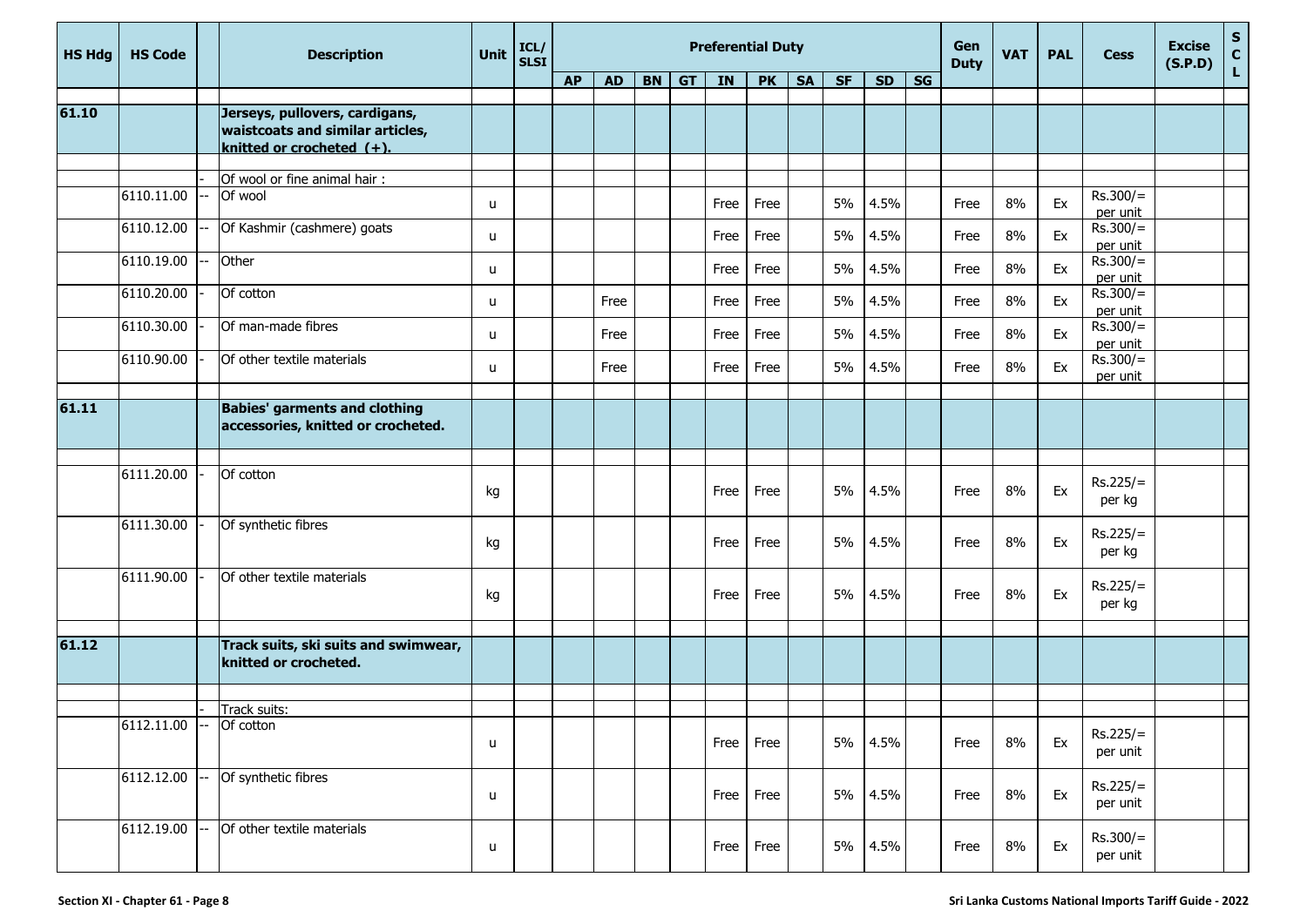| <b>HS Hdg</b> | <b>HS Code</b> | <b>Description</b>                                                                                                                                                                                                   | <b>Unit</b> | ICL/<br><b>SLSI</b> |           |           |           |           | <b>Preferential Duty</b> |               |           |           |           |    | Gen<br><b>Duty</b> | <b>VAT</b> | <b>PAL</b> | <b>Cess</b>            | <b>Excise</b><br>(S.P.D) | s<br>C<br>L. |
|---------------|----------------|----------------------------------------------------------------------------------------------------------------------------------------------------------------------------------------------------------------------|-------------|---------------------|-----------|-----------|-----------|-----------|--------------------------|---------------|-----------|-----------|-----------|----|--------------------|------------|------------|------------------------|--------------------------|--------------|
|               |                |                                                                                                                                                                                                                      |             |                     | <b>AP</b> | <b>AD</b> | <b>BN</b> | <b>GT</b> | IN                       | <b>PK</b>     | <b>SA</b> | <b>SF</b> | <b>SD</b> | SG |                    |            |            |                        |                          |              |
|               | 6112.20.00     | Ski suits                                                                                                                                                                                                            | u           |                     |           |           |           |           | Free                     | Free          |           | 5%        | 4.5%      |    | Free               | 8%         | Ex         | $Rs.300/=$<br>per unit |                          |              |
|               |                | Men's or boys' swimwear :                                                                                                                                                                                            |             |                     |           |           |           |           |                          |               |           |           |           |    |                    |            |            |                        |                          |              |
|               | 6112.31.00     | Of synthetic fibres                                                                                                                                                                                                  | u           |                     |           |           |           |           | Free                     | Free          |           | 5%        | 4.5%      |    | Free               | 8%         | Ex         | $Rs.300/=$<br>per unit |                          |              |
|               | 6112.39.00     | Of other textile materials                                                                                                                                                                                           | u           |                     |           |           |           |           | Free                     | Free          |           | 5%        | 4.5%      |    | Free               | 8%         | Ex         | $Rs.300/=$<br>per unit |                          |              |
|               |                | Women's or girls' swimwear :                                                                                                                                                                                         |             |                     |           |           |           |           |                          |               |           |           |           |    |                    |            |            |                        |                          |              |
|               | 6112.41.00     | Of synthetic fibres                                                                                                                                                                                                  | u           |                     |           |           |           |           | Free                     | Free          |           | 5%        | 4.5%      |    | Free               | 8%         | Ex         | $Rs.300/=$<br>per unit |                          |              |
|               | 6112.49.00     | Of other textile materials                                                                                                                                                                                           | u           |                     |           |           |           |           | Free                     | Free          |           | 5%        | 4.5%      |    | Free               | 8%         | Ex         | $Rs.300/=$<br>per unit |                          |              |
|               |                |                                                                                                                                                                                                                      |             |                     |           |           |           |           |                          |               |           |           |           |    |                    |            |            |                        |                          |              |
| 61.13         | 6113.00.00     | Garments, made up of knitted or<br>crocheted fabrics of heading 59.03,<br>59.06 or 59.07.                                                                                                                            | kg          |                     |           | Free      |           |           | Free                     | Free          |           | 5%        | 4.5%      |    | Free               | 8%         | Ex         | $Rs.300/=$<br>per kg   |                          |              |
|               |                |                                                                                                                                                                                                                      |             |                     |           |           |           |           |                          |               |           |           |           |    |                    |            |            |                        |                          |              |
| 61.14         |                | Other garments, knitted or<br>crocheted.                                                                                                                                                                             |             |                     |           |           |           |           |                          |               |           |           |           |    |                    |            |            |                        |                          |              |
|               | 6114.20.00     | Of cotton                                                                                                                                                                                                            |             |                     |           |           |           |           |                          |               |           |           |           |    |                    |            |            |                        |                          |              |
|               |                |                                                                                                                                                                                                                      | kg          |                     |           | Free      |           |           | Free                     | Free          |           | 5%        | 4.5%      |    | Free               | 8%         | Ex         | $Rs.225/=$<br>per kg   |                          |              |
|               | 6114.30.00     | Of man-made fibres                                                                                                                                                                                                   | kg          |                     |           |           |           |           | Free                     | Free          |           | 5%        | 4.5%      |    | Free               | 8%         | Ex         | $Rs.225/=$<br>per kg   |                          |              |
|               | 6114.90.00     | Of other textile materials                                                                                                                                                                                           | kg          |                     |           |           |           |           | Free                     | Free          |           | 5%        | 4.5%      |    | Free               | 8%         | Ex         | $Rs.225/=$<br>per kg   |                          |              |
|               |                |                                                                                                                                                                                                                      |             |                     |           |           |           |           |                          |               |           |           |           |    |                    |            |            |                        |                          |              |
| 61.15         |                | Panty hose, tights, stockings, socks<br>and other hosiery, including<br>graduated compression hosiery (for<br>example, stockings for varicose<br>veins) and footwear without applied<br>soles, knitted or crocheted. |             |                     |           |           |           |           |                          |               |           |           |           |    |                    |            |            |                        |                          |              |
|               |                |                                                                                                                                                                                                                      |             |                     |           |           |           |           |                          |               |           |           |           |    |                    |            |            |                        |                          |              |
|               | 6115.10.00     | Graduated compression hosiery, (for<br>example, stockings for varicose veins)                                                                                                                                        | kg          |                     |           |           |           |           | Free                     | Free          |           | 5%        | 4.5%      |    | Free               | 8%         | Ex         | $Rs.950/=$<br>per kg   |                          |              |
|               |                | Other Panty hose and tights :                                                                                                                                                                                        |             |                     |           |           |           |           |                          |               |           |           |           |    |                    |            |            |                        |                          |              |
|               | 6115.21.00     | Of synthetic fibres, measuring per single<br>yarn less than 67 decitex                                                                                                                                               | kg          |                     |           |           |           |           | Free                     | Free          |           | 5%        | 4.5%      |    | Free               | 8%         | Ex         | $Rs.950/=$<br>per kg   |                          |              |
|               | 6115.22.00     | Of synthetic fibres, measuring per single<br>yarn 67 decitex or more                                                                                                                                                 | kg          |                     |           |           |           |           |                          | $Free$   Free |           | 5%        | 4.5%      |    | Free               | 8%         | Ex         | $Rs.950/=$<br>per kg   |                          |              |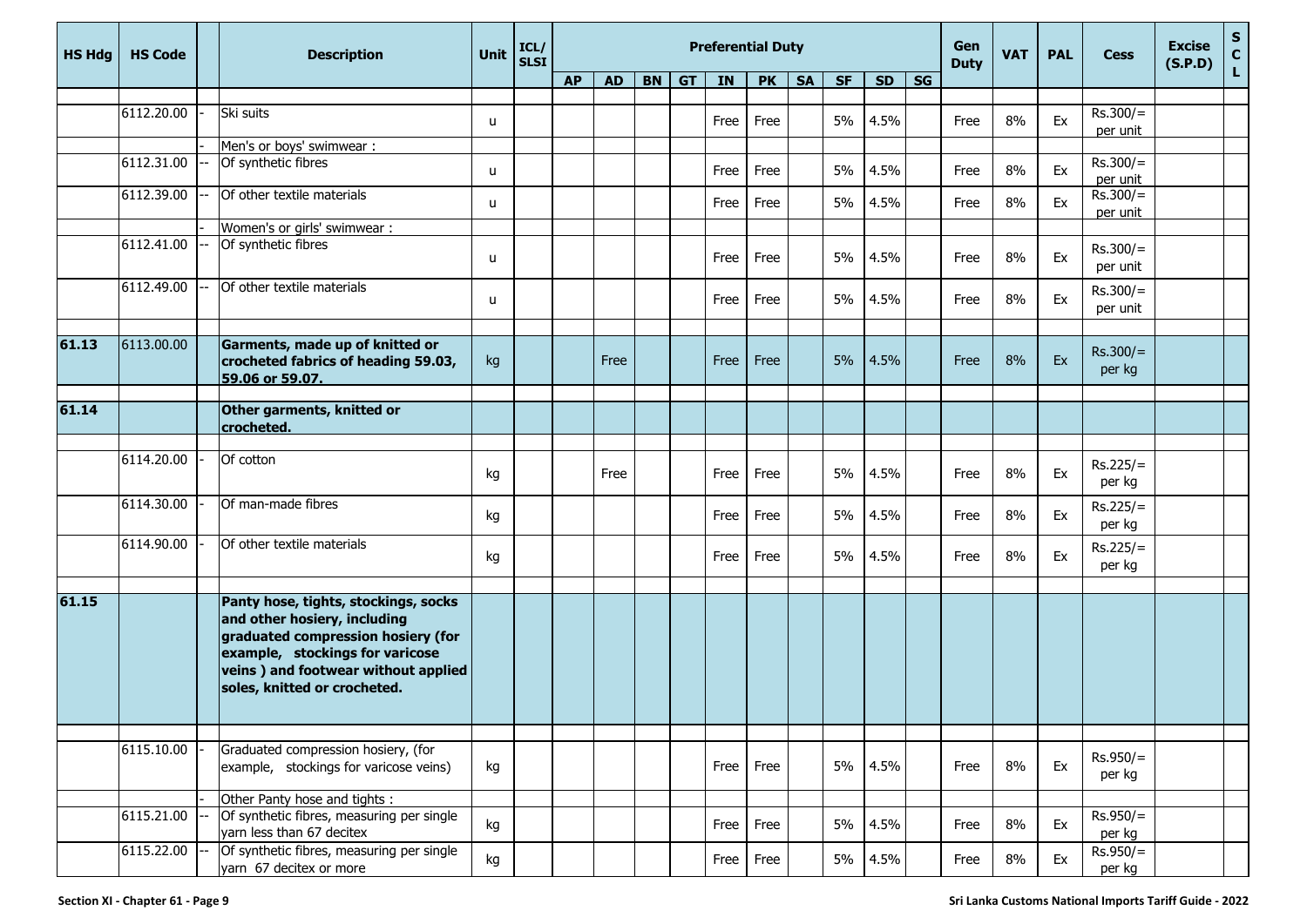| <b>HS Hdg</b> | <b>HS Code</b> |     | <b>Description</b>                                                                                     | Unit | ICL/<br><b>SLSI</b> |           |           |           |           |           | <b>Preferential Duty</b> |           |           |           |    | <b>Gen</b><br><b>Duty</b> | <b>VAT</b> | <b>PAL</b> | <b>Cess</b>           | <b>Excise</b><br>(S.P.D) | S<br>C<br>L |
|---------------|----------------|-----|--------------------------------------------------------------------------------------------------------|------|---------------------|-----------|-----------|-----------|-----------|-----------|--------------------------|-----------|-----------|-----------|----|---------------------------|------------|------------|-----------------------|--------------------------|-------------|
|               |                |     |                                                                                                        |      |                     | <b>AP</b> | <b>AD</b> | <b>BN</b> | <b>GT</b> | <b>IN</b> | <b>PK</b>                | <b>SA</b> | <b>SF</b> | <b>SD</b> | SG |                           |            |            |                       |                          |             |
|               |                |     |                                                                                                        |      |                     |           |           |           |           |           |                          |           |           |           |    |                           |            |            |                       |                          |             |
|               | 6115.29.00     |     | Of other textile materials                                                                             | kg   |                     |           |           |           |           | Free      | Free                     |           | 5%        | 4.5%      |    | Free                      | 8%         | Ex         | $Rs.950/=$<br>per kg  |                          |             |
|               | 6115.30.00     |     | Other women's full-length or knee-length<br>hosiery, measuring per single yarn less<br>than 67 decitex | kg   |                     |           |           |           |           | Free      | Free                     |           | 5%        | 4.5%      |    | Free                      | 8%         | Ex         | $Rs.950/=$<br>per kg  |                          |             |
|               |                |     | $\overline{Other}$ :                                                                                   |      |                     |           |           |           |           |           |                          |           |           |           |    |                           |            |            |                       |                          |             |
|               | 6115.94.00     |     | Of wool or fine animal hair                                                                            | kg   |                     |           |           |           |           | Free      | Free                     |           | 5%        | 4.5%      |    | Free                      | 8%         | Ex         | $Rs.1125/=$<br>per kg |                          |             |
|               | 6115.95.00     | $-$ | Of cotton                                                                                              | kg   |                     |           |           |           |           | Free      | Free                     |           | 5%        | 4.5%      |    | Free                      | 8%         | Ex         | $Rs.1125/=$<br>per kg |                          |             |
|               | 6115.96.00     |     | Of synthetic fibres                                                                                    | kg   |                     |           |           |           |           | Free      | Free                     |           | 5%        | 4.5%      |    | Free                      | 8%         | Ex         | $Rs.1125/=$<br>per kg |                          |             |
|               | 6115.99.00     |     | Of other textile materials                                                                             | kg   |                     |           |           |           |           | Free      | Free                     |           | 5%        | 4.5%      |    | Free                      | 8%         | Ex         | $Rs.1125/=$<br>per kg |                          |             |
|               |                |     |                                                                                                        |      |                     |           |           |           |           |           |                          |           |           |           |    |                           |            |            |                       |                          |             |
| 61.16         |                |     | Gloves, mittens and mitts, knitted or<br>crocheted.                                                    |      |                     |           |           |           |           |           |                          |           |           |           |    |                           |            |            |                       |                          |             |
|               |                |     |                                                                                                        |      |                     |           |           |           |           |           |                          |           |           |           |    |                           |            |            |                       |                          |             |
|               | 6116.10.00     |     | Impregnated, coated or covered with<br>plastics or rubber                                              | kg   |                     |           |           |           |           | Free      | Free                     |           | 5%        | 4.5%      |    | Free                      | 8%         | Ex         | $Rs.225/=$<br>per kg  |                          |             |
|               |                |     | Other:                                                                                                 |      |                     |           |           |           |           |           |                          |           |           |           |    |                           |            |            |                       |                          |             |
|               | 6116.91.00     |     | Of wool or fine animal hair                                                                            | kg   |                     |           |           |           |           | Free      | Free                     |           | 5%        | 4.5%      |    | Free                      | 8%         | Ex         | $Rs.225/=$<br>per kg  |                          |             |
|               | 6116.92.00     |     | Of cotton                                                                                              | kg   |                     | Free      |           |           |           | Free      | Free                     |           | 5%        | 4.5%      |    | Free                      | 8%         | Ex         | $Rs.225/=$<br>per kg  |                          |             |
|               | 6116.93.00     | $-$ | Of synthetic fibres                                                                                    | kg   |                     |           |           |           |           | Free      | Free                     |           | 5%        | 4.5%      |    | Free                      | 8%         | Ex         | $Rs.225/=$<br>per kg  |                          |             |
|               | 6116.99.00     |     | Of other textile materials                                                                             | kg   |                     |           |           |           |           | Free      | Free                     |           | 5%        | 4.5%      |    | Free                      | 8%         | Ex         | $Rs.225/=$<br>per kg  |                          |             |
|               |                |     |                                                                                                        |      |                     |           |           |           |           |           |                          |           |           |           |    |                           |            |            |                       |                          |             |